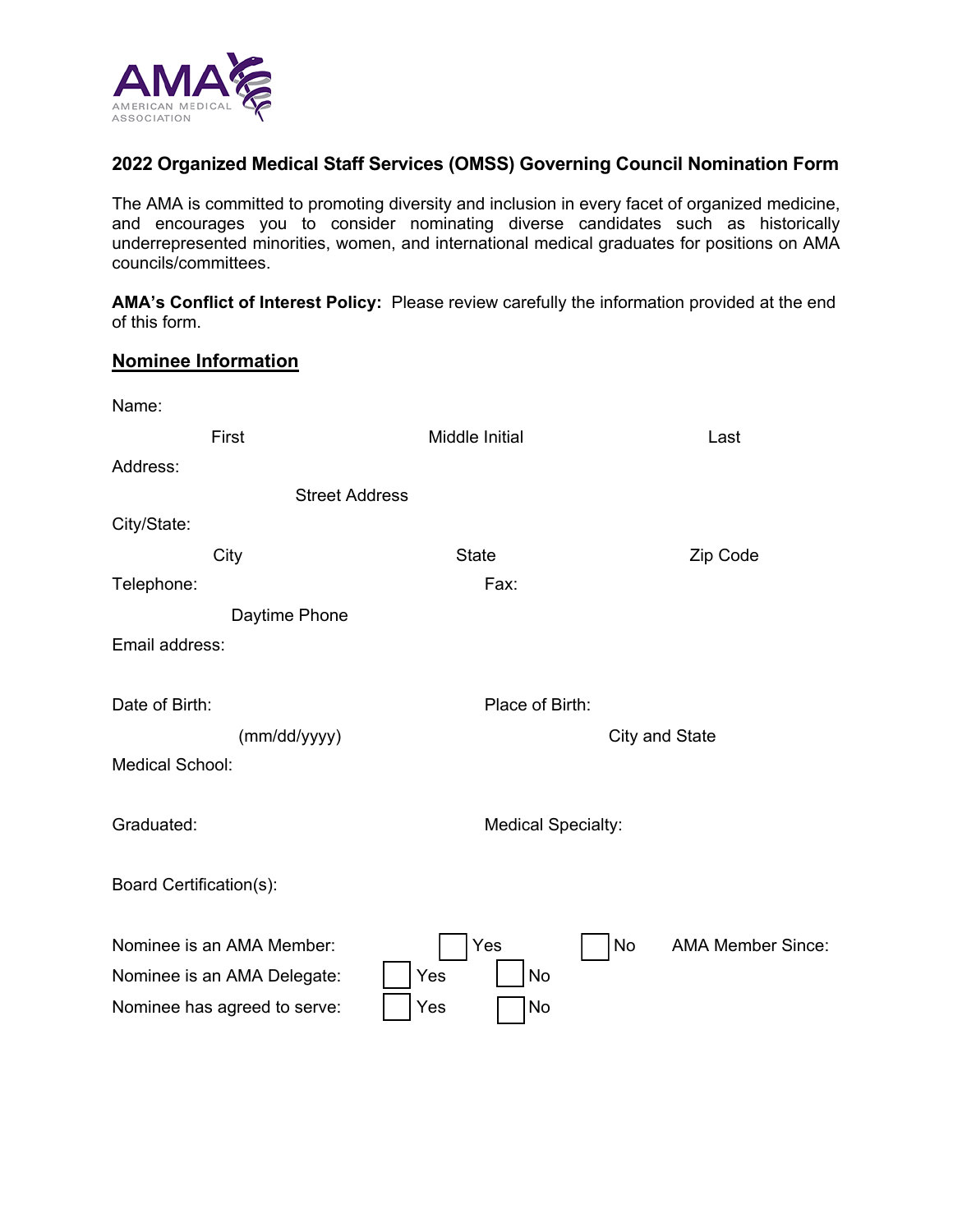### **Submitted By:**

Name of person/organization submitting the nomination

Email Address:

Email address of person submitting the nomination

**I am running/submitting a nomination for the AMA-OMSS Governing Council position of (check box below):** 

**Chair**  Vice Chair **Secretary**  Delegate Alternate Delegate Member-at-large (two positions)

# **Supporting Information**

*\*\*\*Complete the attached biographical sketch on pages 7 – 8.\*\*\**

Complete the attached biographical sketch (pages)

1. Current Professional Position and Responsibilities (i.e. practice, administrative, research, academic)

2. Current/Prior State and Specialty Medical Society Memberships and Affiliations, and Faculty Appointments

(List current and past roles and positions held and dates of service.)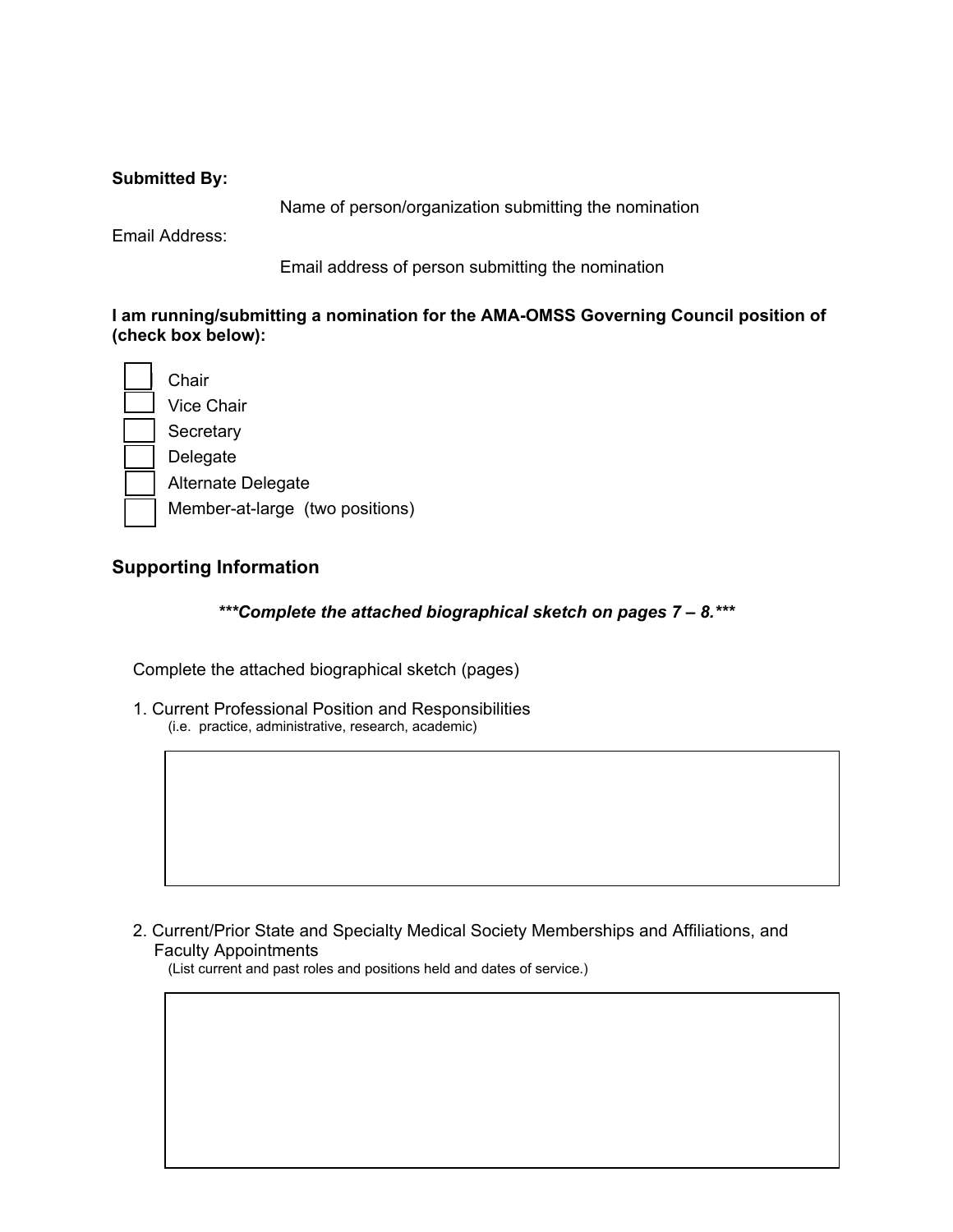3. Current/Prior Membership on AMA Councils/Committees: (List Councils or Committees and dates of service.)

#### 4. Sponsor's Narrative Statement *(if applicable)*

(Describe nominee's accomplishments and contributions using not less than 50, nor more than 250 words.)

5. Candidate's Statement of Interest (Not less than 50, nor more than 250 words.)

#### 6. Endorsements

(Are welcome, but not required.)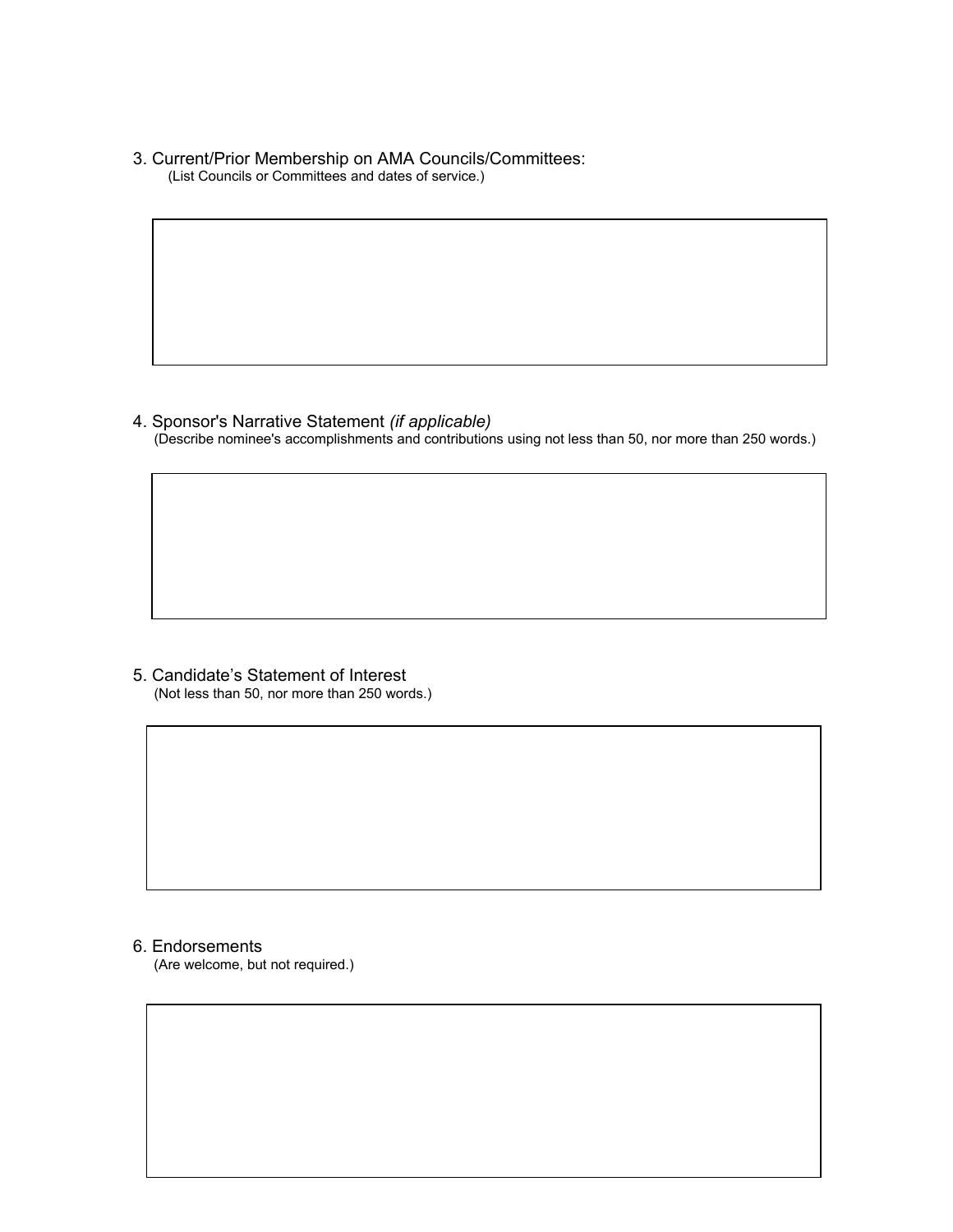# **Diversity and Demographics**

In order to attract the most diverse pool of candidates possible, we request the following selfreported diversity statement and optional demographic information. This information will be used in the internal deliberation of candidates and may be reported in aggregate form only. For applicants to organizations outside the AMA: this information will only be released to the organization to which you are seeking appointment (1) if you are the AMA's selected nominee and (2) if you provide permission to do so.\*\*

**7. Candidate's Diversity Statement**. Please describe how you will bring diversity to the position for which you are applying.

**8. Demographics.** The following questions are optional:

Are you Hispanic?

- $|$  Yes
- $\Box$ No

What is your self-identified race?

- **White**
- $\bullet$  Black
- $\bullet$  | Asian
- $\bullet$  | American Indian/Alaska Native
- $\bullet$  **Pacific Islander**
- $\bullet$   $\Box$  Other:
- $\Box$  Prefer not to respond

What is your gender identity?

- Male
- $\bullet$   $\Box$  Female
- $\bullet$   $\Box$ Transgender
- $\bullet$   $\Box$  Other:
- Prefer not to respond

What is your sexual orientation?

- Bisexual
- Gay or lesbian
- Heterosexual/Straight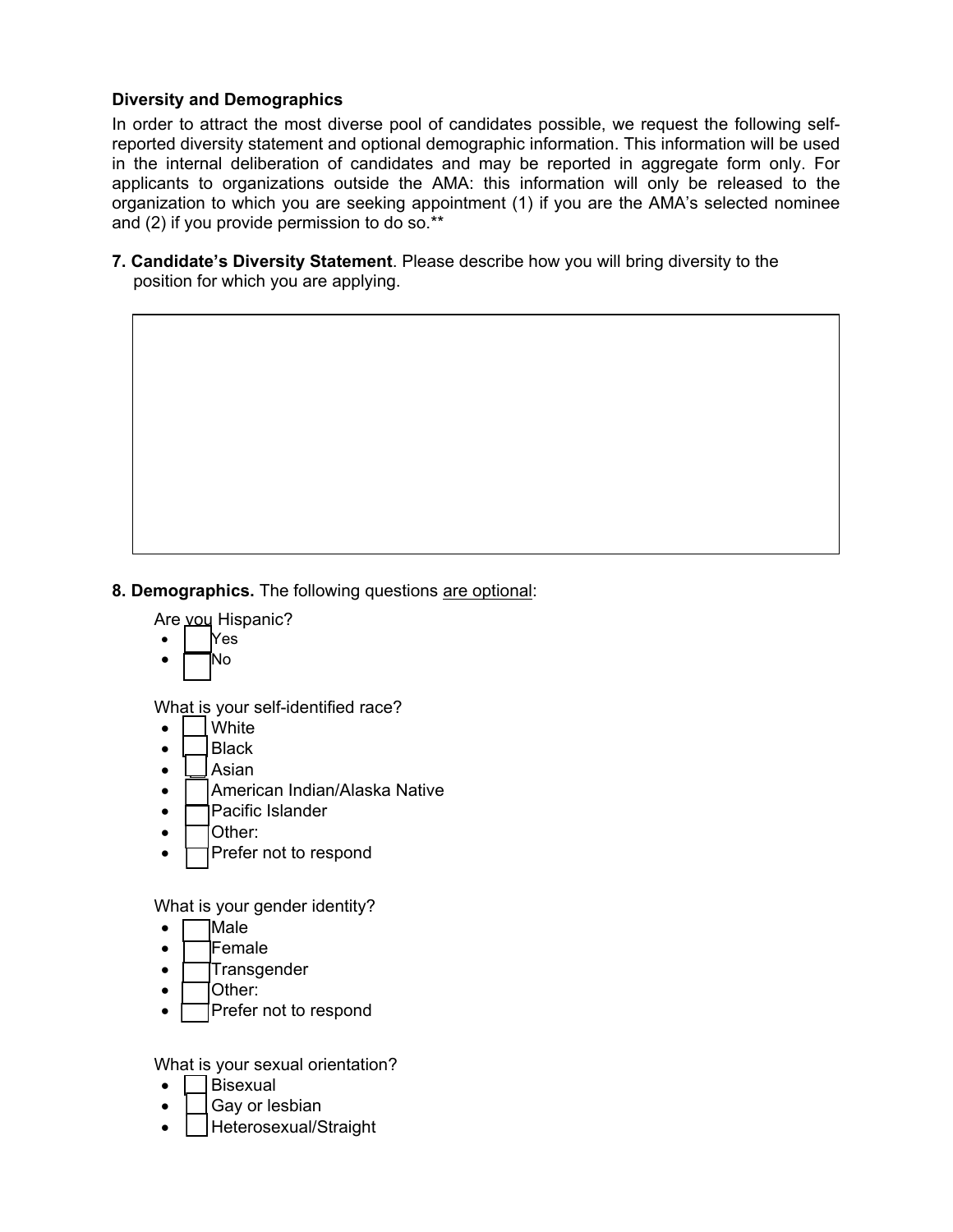- $\bullet$   $\Box$  Other:
- | Prefer not to respond

Wo $\mu$ d you describe yourself as having a disability/being differently-abled?

- Yes
- $\bullet$   $\Box$ No

Explain if desired: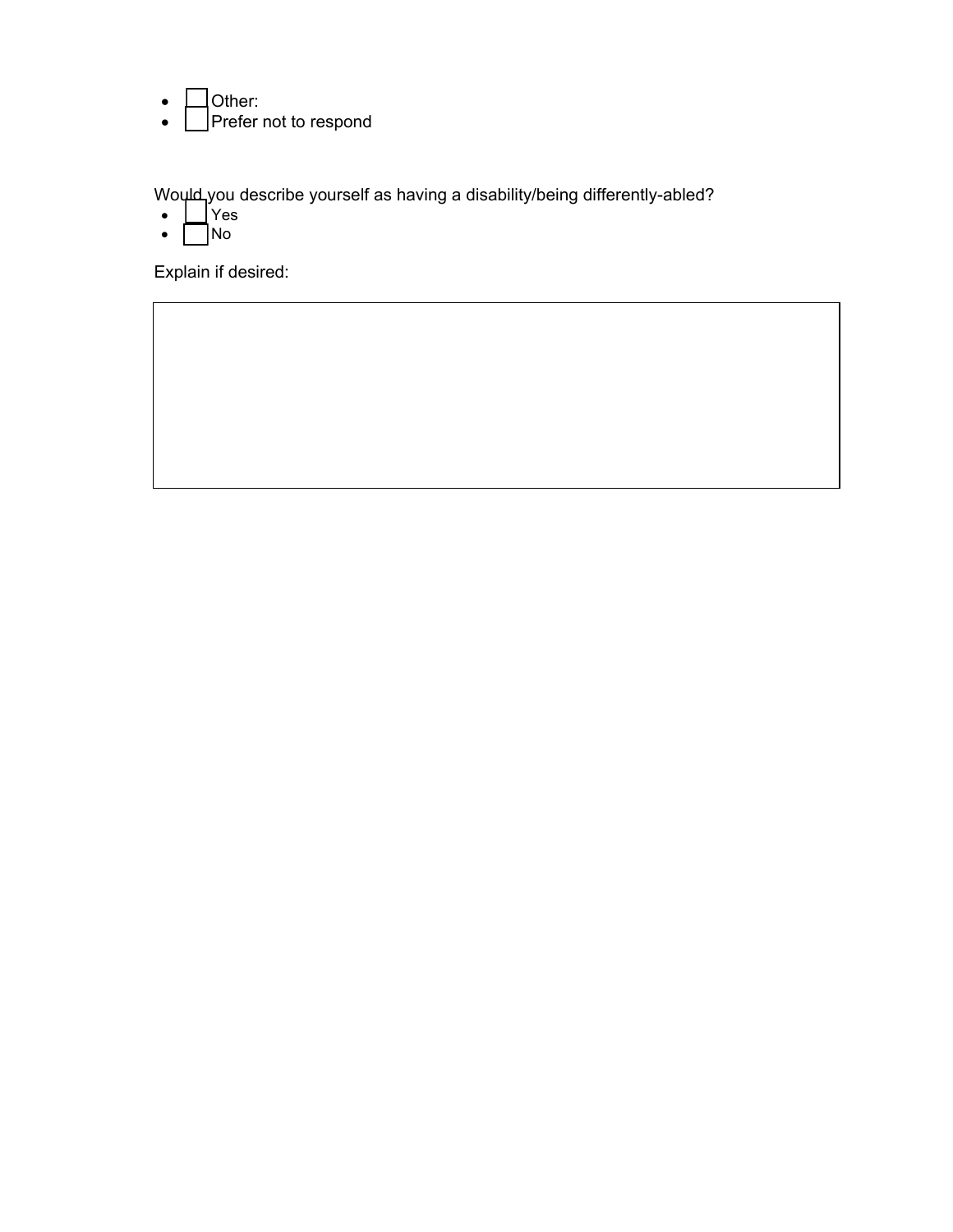\*\***Optional Release to External Organization Positions –** For AMA nomination opportunities for external leadership positions: To further our mission of ensuring diverse representation, the AMA asks nominees if they would like to share the diversity statement and optional demographic information they have provided to us with the external organization for the position for which they have applied.

#### **Please indicate your decision below**:

No. I choose NOT to authorize the AMA to share this diversity statement and optional demographic information on this form to any external organization.

Yes. I authorize the AMA to share the diversity statement and optional demographic information I have provided in this application with the external organization to which I am applying for a position. I understand that the AMA will only include this optional diversity information if I am selected as a nominee.

# **9. AMA's Conflict of Interest Policy**

Please review carefully the **AMA's Conflict of Interest Policy**.

All Council nominees must complete a conflict of interest disclosure. Upon the AMA's receipt of your nomination submission, an email with details on how to access the disclosure form will be sent. Your nomination materials will not be considered complete until your disclosure form has been completed and returned.

If you are seeking nomination/appointment to a leadership position in another organization, please also review carefully that organization's conflict of interest policy to determine that you will be able to comply. Please also familiarize yourself with the other organization's requirements/instructions for completion of any disclosure form.

If you have questions about the AMA's Conflict of Interest Policy, the AMA's Office of General Counsel [\(ogc@ama-assn.org\)](mailto:ogc@ama-assn.org) is available to provide guidance.

*Please confirm, by signing below, that you have reviewed the [AMA's Conflict of Interest](https://www.ama-assn.org/ama-conflict-interest-policy)  [Policy](https://www.ama-assn.org/ama-conflict-interest-policy) and Principles and understand the guidance provided above.*

 $\_$  , and the set of the set of the set of the set of the set of the set of the set of the set of the set of the set of the set of the set of the set of the set of the set of the set of the set of the set of the set of th Signature Date **Date** 

Please email this completed form with all required documentation by Friday, April 29, 2022, to [Marissa.Sanders@ama-assn.org.](mailto:Marissa.Sanders@ama-assn.org)

**Continue to the mandatory Biographical Sketch on the next page.**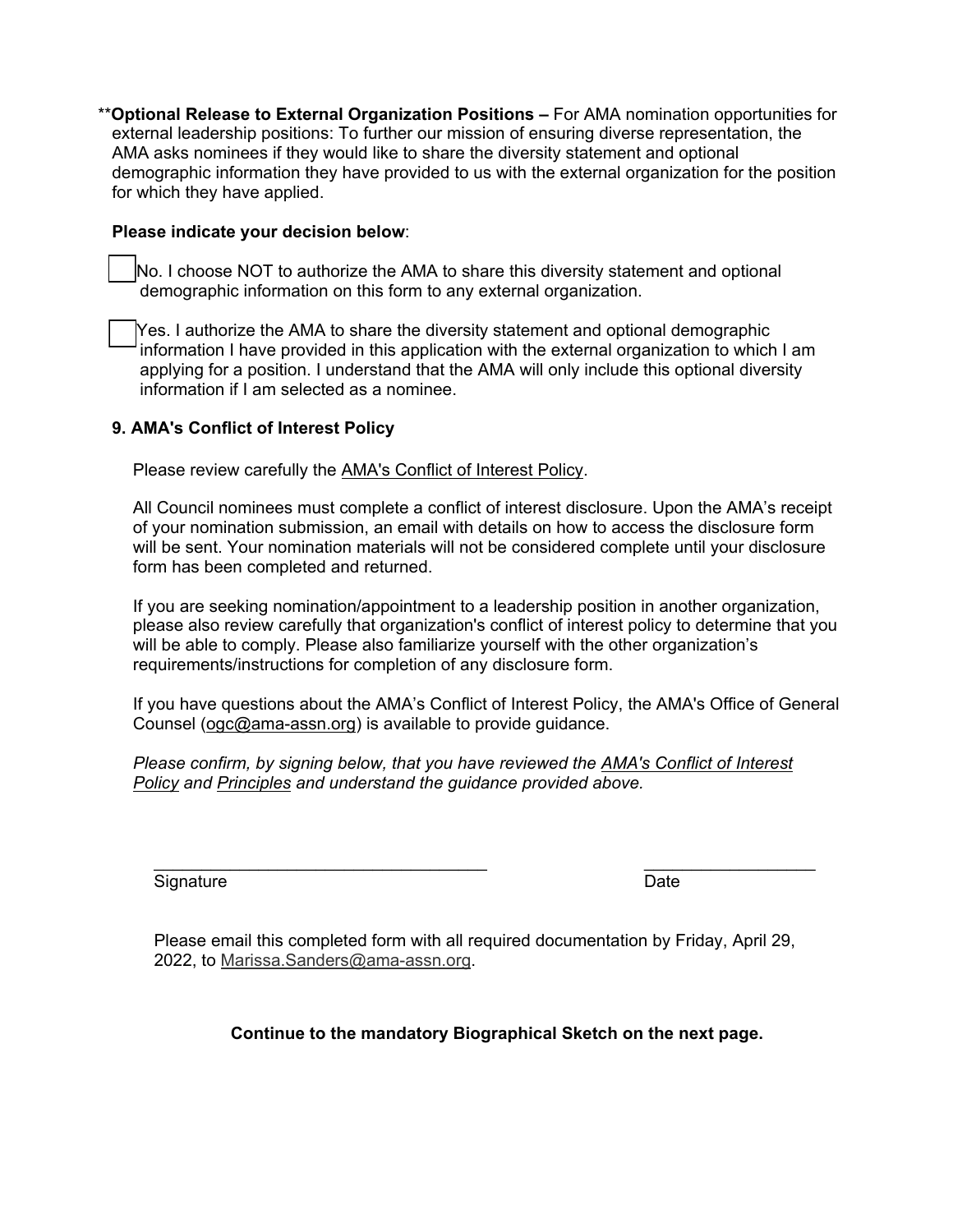# **AMA Section Governing Council Candidate BIOGRAPHICAL SKETCH**

Please follow this format. The form will appear on the Section website and on the ballot for public viewing.

#### **A. Full Name B. Current Position/Title**



### **C. Education/Training**

Begin with initial professional education, medical school, and include postdoctoral training.

| <b>INSTITUTION AND LOCATION</b> | <b>DEGREE</b><br>(if applicable) | YEAR(S) | <b>FIELD OF STUDY</b> |
|---------------------------------|----------------------------------|---------|-----------------------|
|                                 |                                  |         |                       |
|                                 |                                  |         |                       |
|                                 |                                  |         |                       |
|                                 |                                  |         |                       |
|                                 |                                  |         |                       |
|                                 |                                  |         |                       |
|                                 |                                  |         |                       |
|                                 |                                  |         |                       |
|                                 |                                  |         |                       |
|                                 |                                  |         |                       |

#### **D. Leadership Positions**

List in chronological order previous leadership positions in medicine or other associations that would relate to serving on the Section Governing Council.